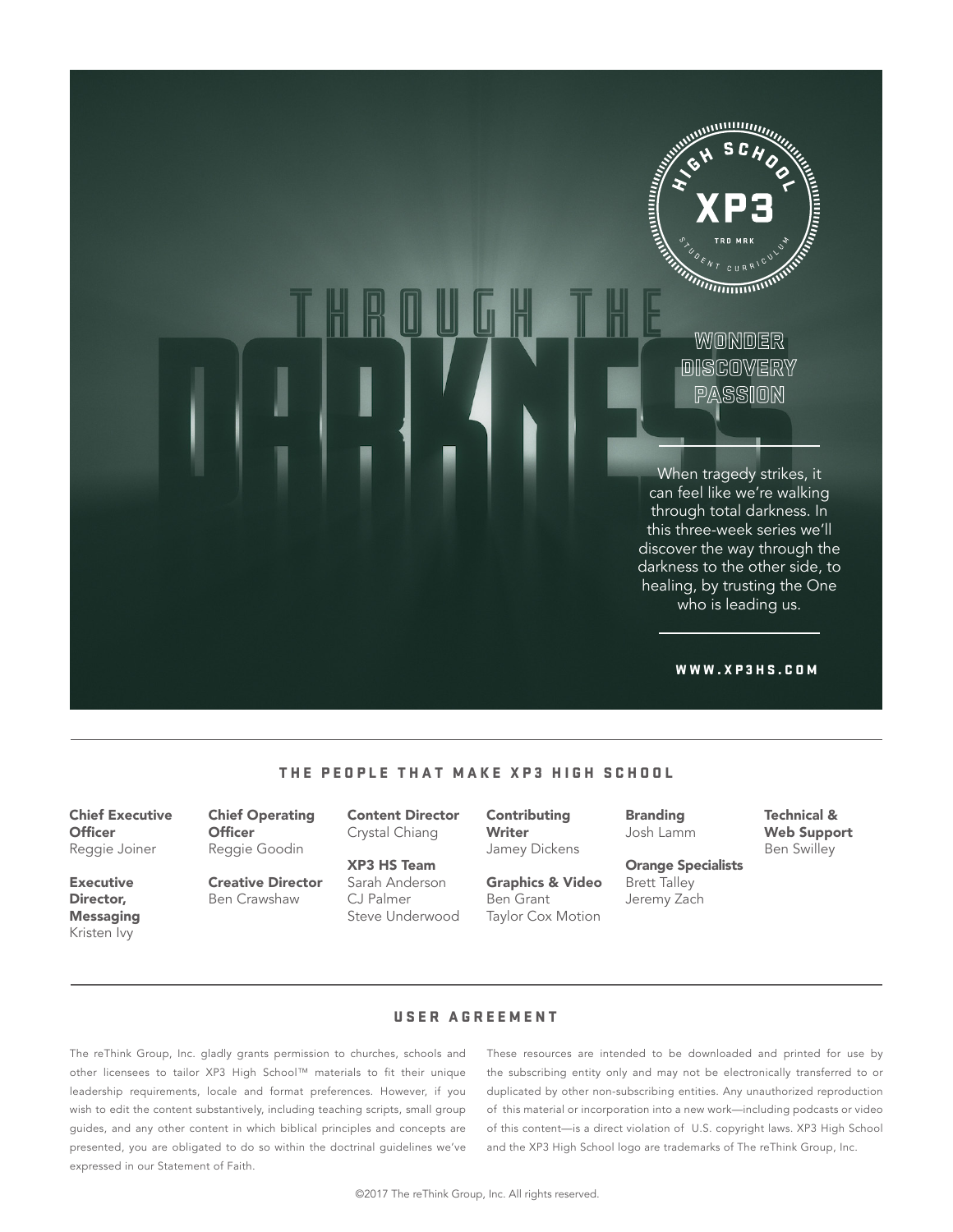

# TEACHING OUTLINE

# THROUGH THE DARKNESS | WEEK 3

# BOTTOM LINE

# NOTHING CAN PULL YOU FROM A GOD WHO LOVES YOU.

*What, then, shall we say in response to these things? If God is for us, who can be against us? He who did not spare his own Son, but gave him up for us all. (Romans 8:31-32a NIV).* 

*Who shall separate us from the love of Christ? Shall trouble or hardship or persecution or famine or nakedness or danger or sword? . . . No, in all these things we are more than conquerors through him who loved us (Romans 8:35,37 NIV).*

*For I am convinced that neither death nor life, neither angels nor demons, neither the present nor the future, nor any powers, neither height nor depth, nor anything else in all creation, will be able to separate us from the love of God that is in Christ Jesus our Lord (Romans 8:38-39 NIV).*

The Christians in Rome had the same questions and fears back then that we have today: Where is God when terrible things happen? This passage gives us the answer to that question: He is with us. He's with us in the midst of difficulty and nothing can separate us from Him or His love.

#### GOAL OF SMALL GROUP

\_\_\_\_\_\_\_\_\_\_\_\_\_\_\_\_\_\_\_\_\_\_\_\_\_\_\_\_\_\_\_\_\_\_\_\_\_\_\_\_\_

To help students know that nothing can separate them from God's love; He will never leave them, and He will always be with them . . . especially in the middle of a tragedy.

## SCRIPTURE **TEACHING SCRIPT SUMMARY**

#### INTRODUCTION

Whether we're facing tragedy directly, or we're on the outside looking in, it's easy to feel hopeless, adrift, disconnected, and out of control.

#### **TENSION**

Each time I faced these tragedies, some big fears dominated my mind—all centering around three things: 1) Will it ever end? 2) Will it happen to me? 3) Will it happen again?

In the middle of a tragedy, most people want to ask this question: *God, where are you?*

#### TRUTH

Paul says that when tragedy happens, remember what God has already done for you.

He gave us Jesus. Jesus, who put on human flesh and experienced pain, hurt, loss, and even death WITH us.

When we wonder, *where's God in all of this?* He's there. And His love proves it.

#### APPLICATION

There is something you can do in the darkness. It may seem simple at first, but it's extremely powerful: create an anchor.

When you're hurting, find a truth to hold on to. And hold on to it as tightly as you can.

#### LANDING

Think about this: What if you were *sure* that God is with you?

God is bigger than the darkness! And He is with you, no matter what.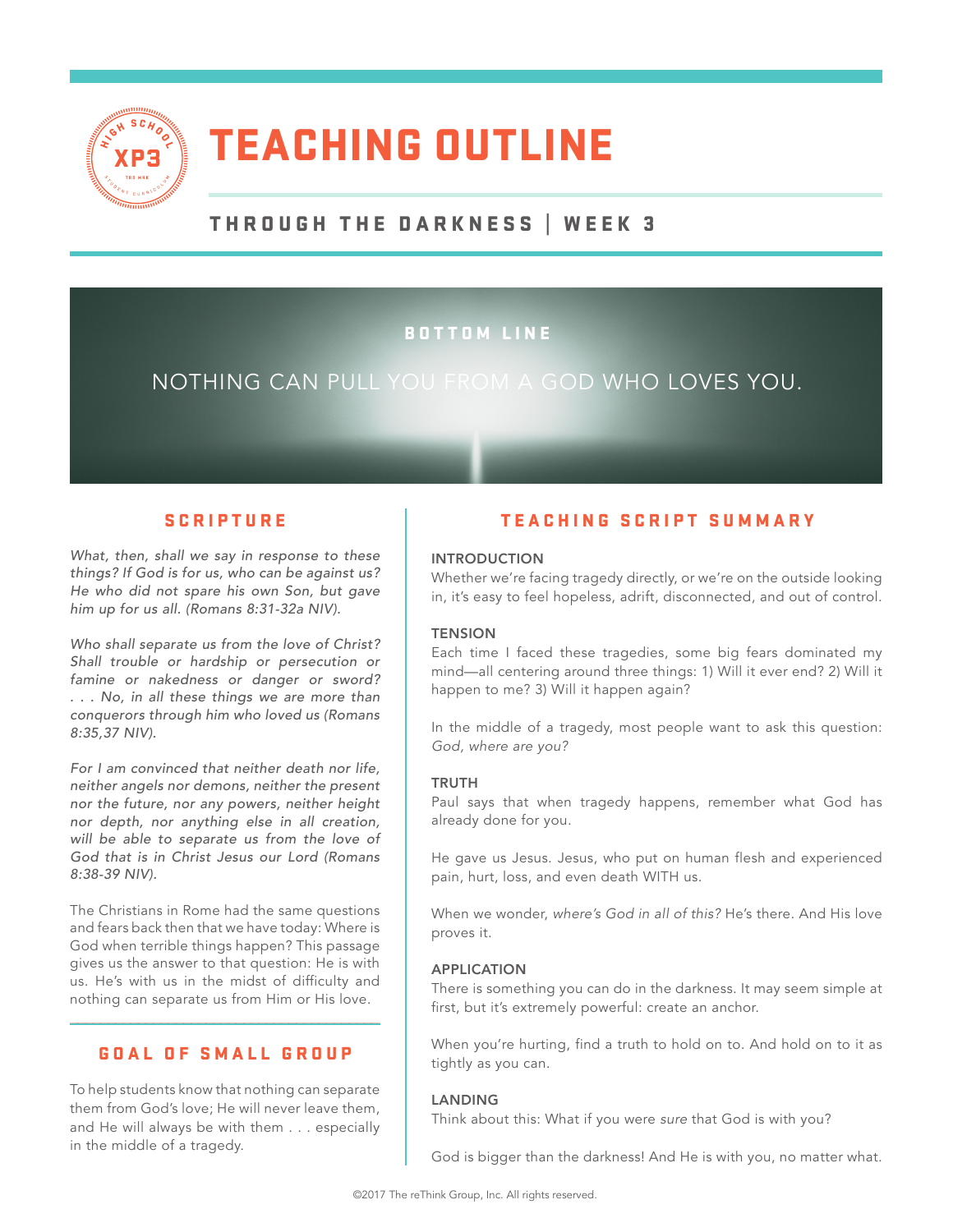

# TEACHING SCRIPT

# THROUGH THE DARKNESS | WEEK 3

### BOTTOM LINE

# NOTHING CAN PULL YOU FROM A GOD WHO LOVES YOU.

#### INTRODUCTION 1 Minute

\_\_\_\_\_\_\_\_\_\_\_\_\_\_\_\_\_\_\_\_\_\_\_\_\_\_\_\_\_\_\_\_\_\_\_\_\_\_\_\_\_\_\_\_\_\_\_\_\_\_\_\_\_\_\_\_\_\_\_\_\_\_\_\_\_\_\_\_\_\_\_\_\_\_\_\_\_\_\_\_\_\_\_\_\_\_\_\_\_\_\_\_\_\_\_\_\_\_\_\_\_\_\_\_\_\_\_\_\_\_

When's the last the last time you went to the beach? I love the beach, but I'll never forget the last time I went. I was hanging with the fam and some good friends. One of my friends brought an inflatable raft, so I took it out in the shallow water to soak up some rays. Or so I thought.

After having my eyes closed for several minutes, I lifted my head to realize that not only was I FAR away from the shallow end, but I was also what seemed like a mile down the beach. It was crazy. I started freaking out because I realized I had

been caught in a riptide. I mean, I was lucky that I had a raft keeping me afloat, but I can't tell you how scary it was to feel helpless and completely at the mercy of the ocean.

When we're going through "the darkness"—the hard times and tragic circumstances that we've been talking about in this series—my runaway float is a great picture of how we feel, isn't it? Whether we're facing tragedy directly, or we're on the outside looking in, it's easy to feel hopeless, adrift, disconnected, and out of control.

#### **TENSION** 2 Minutes

\_\_\_\_\_\_\_\_\_\_\_\_\_\_\_\_\_\_\_\_\_\_\_\_\_\_\_\_\_\_\_\_\_\_\_\_\_\_\_\_\_\_\_\_\_\_\_\_\_\_\_\_\_\_\_\_\_\_\_\_\_\_\_\_\_\_\_\_\_\_\_\_\_\_\_\_\_\_\_\_\_\_\_\_\_\_\_\_\_\_\_\_\_\_\_\_\_\_\_\_\_\_\_\_\_\_\_\_\_\_

I remember in elementary school when one of my close friends passed away from cancer. In middle school, a classmate of mine also passed away from cancer. In high school, a guy on my baseball team died in a car accident. Each time I faced these tragedies, some big fears dominated my mind—all centering around three things:

- 1. Will it ever end? Whether the tragedy is happening to us or we're watching it happen to someone else, we can't help but wonder, *Will this pain ever fade? Will it always feel as bad as it feels right now?*
- 2. Will it happen to me? I had never thought about dying from cancer until my friend passed away. Then I thought about it a lot.

3. Will it happen again? Growing up, I thought about this when I saw tragedies of all sorts. In fact, I still think about it today. There's a fear in the back of my mind that I'm never completely safe, and neither are the people I care about.

Even worse, I remember feeling totally aimless and disconnected from the one person who mattered most: the one person who I thought was most capable of doing something about the darkness I was facing-God. In the middle of a tragedy, most people want to ask this question: *God, where are you?*

When you're in the middle of a time of darkness, it challenges your ability to trust God like nothing else can. It also really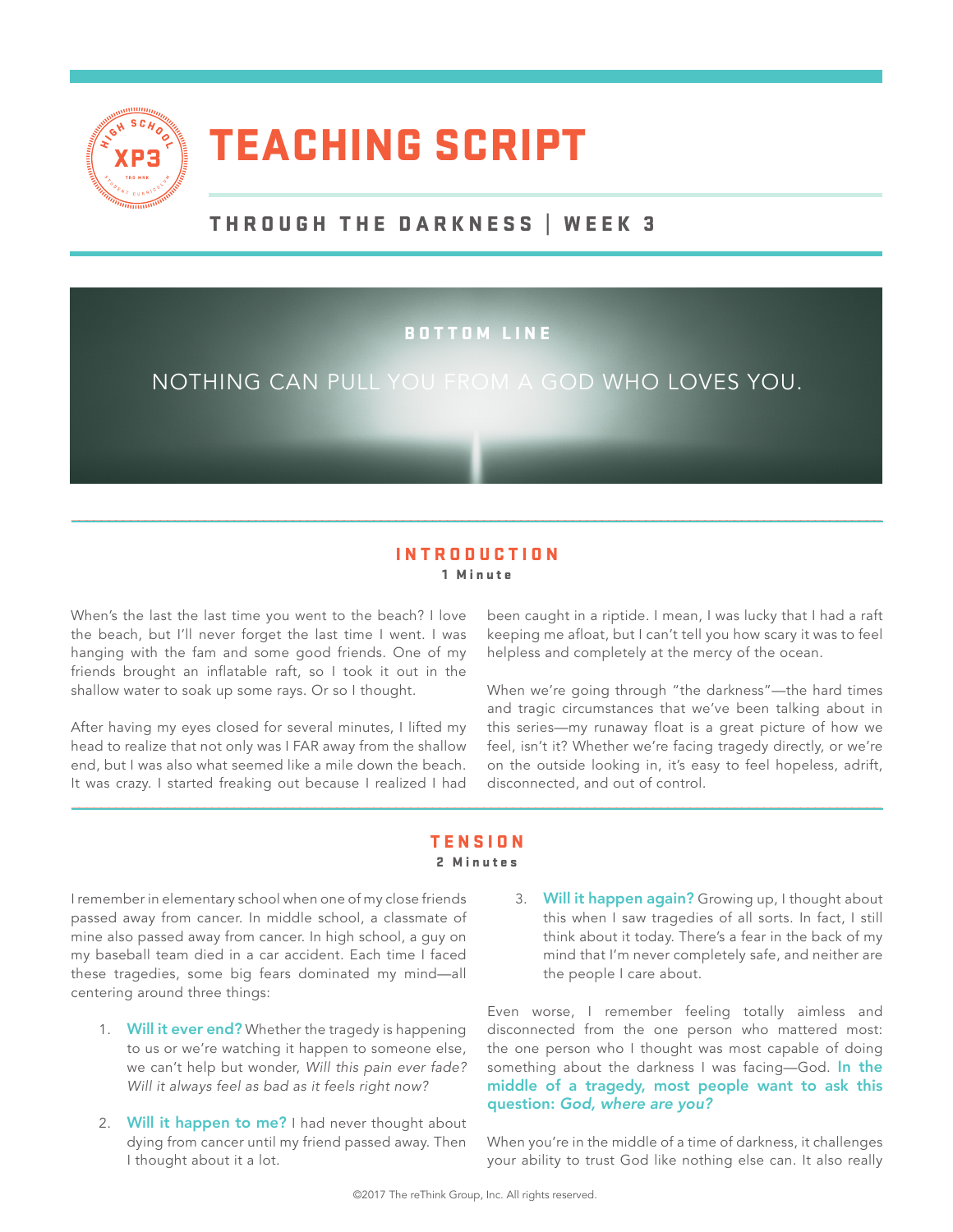

messes with your emotions. You may *know* something in your head, but what you *feel* may seem to go against everything you once thought was true.

In a lot of ways, things that once seemed stable suddenly feel completely out of control . . . just like being caught in a riptide that's pulling you away from where you want to be. That's why today I want to give you an anchor. The passage we're going to look at today can offer you just that when it comes to walking through the darkness. And it could potentially change the way you see pain, and the way you see God in the middle of it.

#### TRUTH 7 Minutes

\_\_\_\_\_\_\_\_\_\_\_\_\_\_\_\_\_\_\_\_\_\_\_\_\_\_\_\_\_\_\_\_\_\_\_\_\_\_\_\_\_\_\_\_\_\_\_\_\_\_\_\_\_\_\_\_\_\_\_\_\_\_\_\_\_\_\_\_\_\_\_\_\_\_\_\_\_\_\_\_\_\_\_\_\_\_\_\_\_\_\_\_\_\_\_\_\_\_\_\_\_\_\_\_\_\_\_\_\_\_

The apostle Paul was one of the central figures in getting the church started—not the church you currently attend, but the entire movement of Christians. And more than anyone else, Paul put "Church" on the map. He spent his entire life getting the message of Jesus out to as many people as possible.

In the first century, Paul wrote a letter to the church in Rome. During that time, Rome was a powerhouse empire. You've probably heard about Rome in school. But when I say empire, I don't just mean a really powerful country.

Rome had complete control over much of the world. And they didn't play around—getting on the wrong side of the Roman Empire meant you'd die painfully. So during that time, people would generally keep a low profile and just go with the flow. But the church and the Roman Empire didn't exactly see eye to eye.

The Emperor of Rome at the time was Nero. Many people believe that Nero had a strong hatred for Christians, and even went so far as to torture and execute them. So it's safe to assume the Christians in Rome were really familiar with tragedy—and lived in constant fear of tragedy striking them or their loved ones.

At the time Paul wrote this letter, he was about to travel to Jerusalem—knowing in advance that because of his outspoken faith, his life would be in danger there. Some people believe Paul wrote his letter to Rome believing it was the last thing he would write.

So when you read the following words, understand they weren't written—or read—on a lounge chair beside a pool. They are written *from* the darkness of fear and pain. For the writer and the reader, life was *very* unstable. Tragedy was real and personal. And with that in mind, Paul wrote this:

*What, then, shall we say in response to these things (Romans 8:31a NIV)?*

Now, when Paul refers to "these things," he's talking about suffering. Pain. Heartache. Tragedy.

Then he makes an interesting statement:

*If God is for us, who can be against us? He who did not spare his own Son, but gave him up for us all (Romans 8:31b-32a NIV).*

When tragedy strikes, we don't know how to respond. We don't know what to do. We ask big and heavy questions. And in response, Paul gives us the answer. It doesn't feel like an answer, though; it feels like he missed our questions completely. But Paul says that when tragedy happens, when pain happens, when you're going through the darkness, remember what God has already done for you.

He gave us Jesus. Jesus, who put on human flesh and experienced pain, hurt, loss, and even death WITH us. In the death of His own Son, God entered into our pain, tragedy, and hurt. Our hurt doesn't surprise Him, and it's not foreign to Him. He is WITH us in our darkness.

But God isn't just in it *with us*. Paul says God is *FOR us*. He did not spare His own Son, He gave His Son so that we would have an incredible promise to hold on to. Here's how Paul says it:

*Who shall separate us from the love of Christ? Shall trouble or hardship or persecution or famine or nakedness or danger or sword? . . . No, in all these things we are more than conquerors through him who loved us (Romans 8:35,37 NIV).*

When Jesus rose from the dead, He defeated the darkness. And He didn't just defeat the darkness for Himself. He did it for us.

He defeated OUR darkness. And because He conquered the darkness, we can to. We are, as Paul said, more than conquerors. And it's not because we're able to get a grip on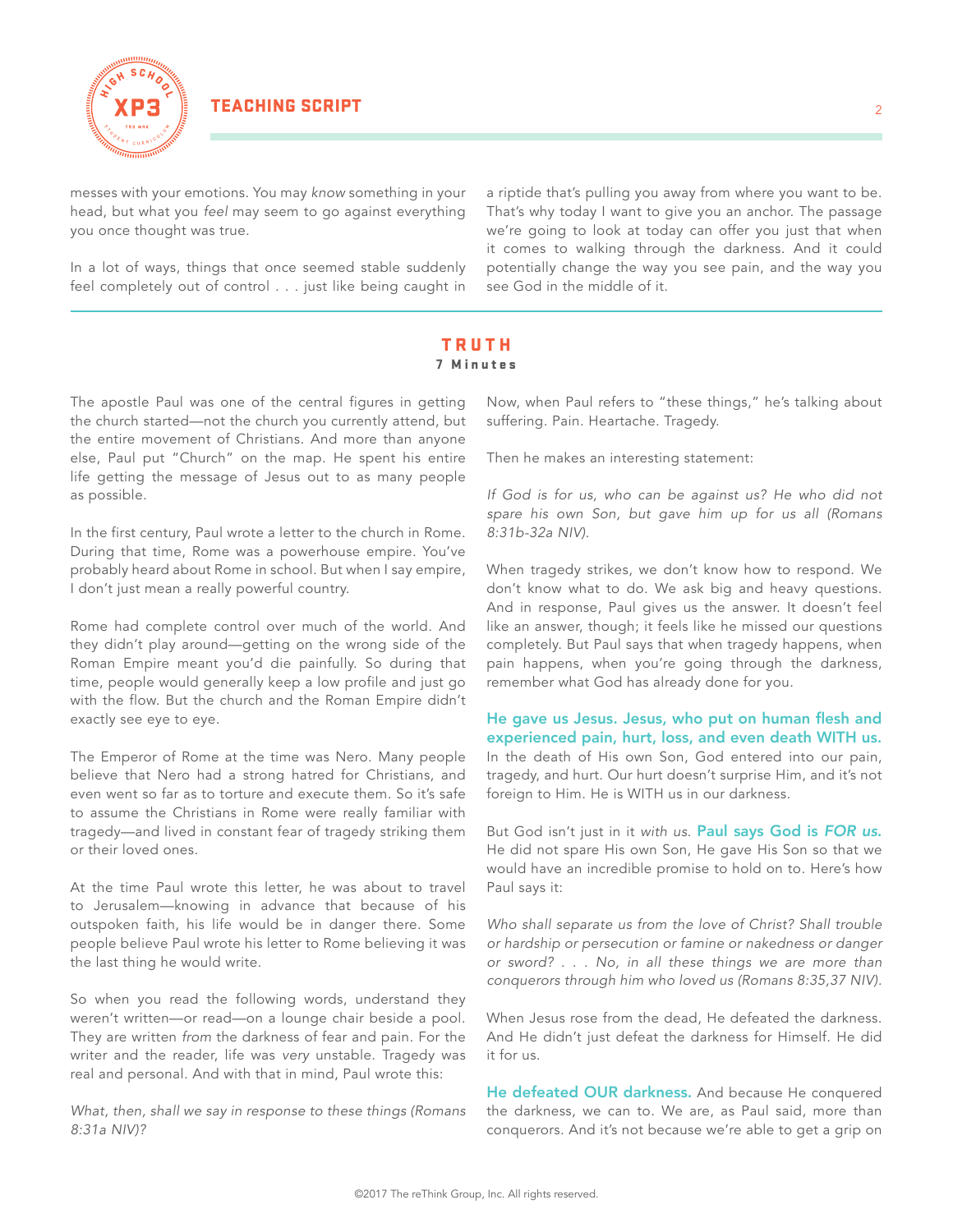

darkness and figure it out. No, it's because He has a grip on us. And nothing is ever going to separate us from Him. This is how Paul says it:

*For I am convinced that neither death nor life, neither angels nor demons, neither the present nor the future, nor any powers, neither height nor depth, nor ANYTHING else in all creation, will be able to separate us from the love of God that is in Christ Jesus our Lord (Romans 8:38-39 NIV, emphasis added).*

You see, we live in a world full of darkness—a world where not everything is as it should be. But the one thing that remains strong and steady is the love of God. In darkness, remember this . . .

Nothing can pull you from the God who loves you.

No matter how threatening the pain. No matter how slippery or scary the conditions. When we wonder, *where's God in all of this?* He's there. And His love proves it.

The Christians in Rome had the same questions and fears back then that we have today: *Where is God when terrible things happen?* And the answer is the same now as it was then: He's right there with you. Right in the middle of it. You can't be separated from Him. So you can face whatever happens.

- Even if it feels like it will never end, you can get through it because God is with you.
- Even if you're scared it will happen to you, you can trust that God is with you and He cares for you. He won't let go of you.
- Even if you're afraid it will happen again, God is with you now and He'll be with you then—no matter what.

A tragedy might separate you from a loved one, but it can't separate you from God's love. A divorce might separate you from a member of your family, but it can't separate you from God's presence. Sickness might separate you from health, but it cannot separate you from the comfort of your Heavenly Father. Nothing can pull you from the God who loves you.

Your fear, your worry, your uncertainty in what comes next, *does not compare to what we know to be true*. God's love is bigger. And He is for you.

This doesn't make tragedy easy to go through. It doesn't answer all the questions. And it doesn't guarantee an easier life. In fact, Emperor Nero eventually took Paul's life. But even as he died, Paul held on to this anchor. Even when he felt devastated, he never felt hopeless. Because he knew God was beside him every step of the way.

#### APPLICATION 1 Minute

\_\_\_\_\_\_\_\_\_\_\_\_\_\_\_\_\_\_\_\_\_\_\_\_\_\_\_\_\_\_\_\_\_\_\_\_\_\_\_\_\_\_\_\_\_\_\_\_\_\_\_\_\_\_\_\_\_\_\_\_\_\_\_\_\_\_\_\_\_\_\_\_\_\_\_\_\_\_\_\_\_\_\_\_\_\_\_\_\_\_\_\_\_\_\_\_\_\_\_\_\_\_\_\_\_\_\_\_\_\_

As we've said throughout this series, there's no quick or easy answer when you're dealing with tough or tragic times. But that doesn't mean there's no hope!

There *is* something you can do in the darkness. It may seem simple at first, but it's extremely powerful:

**Create an anchor.** If you're on a boat in the middle of a storm, an anchor can keep your boat from drifting. It can help steer it in the right direction against wind.

In the same way, when you're going through the darkness, you need something to hold on to. Something solid—a phrase or an idea—that can provide a dose of hope when you're feeling hopeless. Something that brings peace when you're afraid and security when you're anxious.

So when you're hurting, find a truth to hold on to. And hold on to it as tightly as you can. Write it down. Put it on the lock screen of your phone. Put it on a notecard and tape it to your bathroom mirror. Don't just create an anchor—hold on to it!

For me, that truth is the very thing we talked about today: the idea that nothing can pull me from the God who loves me. That's one of my anchors when I walk through darkness. It's truth that I hold on to. And you can hold on to it as well.

 $\overline{a}$  , and the contribution of the contribution of the contribution of the contribution of the contribution of the contribution of the contribution of the contribution of the contribution of the contribution of the co